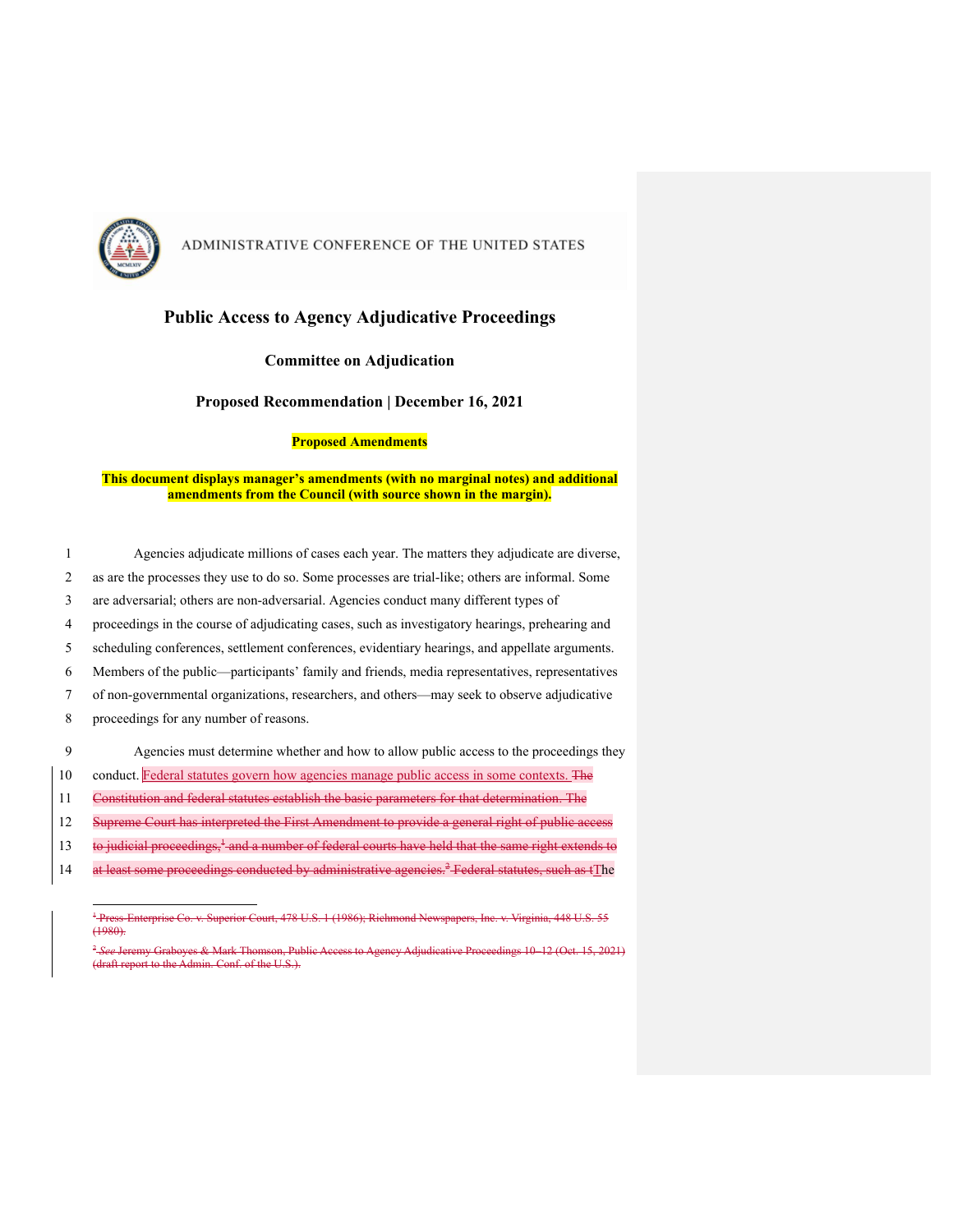

- 15 Government in the Sunshine Act<sup>3</sup> and certain statutes specific to particular programs and
- 16 agencies, require that agencies open or close adjudicative proceedings or certain portions thereof
- 17 to public observation. $4$  Agencies may need to transcribe or record certain adjudicative
- 18 proceedings and may be required, under the Federal Advisory Committee Act<sup>5</sup> or other laws, to
- 19 make such records publicly available.<sup>6</sup> Conversely, the Privacy Act<sup>7</sup> and other laws and
- 20 executive-branch policies may require agencies to protect sensitive interests and information.

21 On top of these constitutional and statutorylegal requirements, many agencies have

- 22 adopted their own policies regarding public access to adjudicative proceedings.<sup>8</sup> Settling on a
- 23 sound policy for determining which proceedings should be open to public observation can
- 24 require balancing different, and sometimes conflicting, interests. Proceedings open to public
- 25 observation promote transparency, public accountability, and public understanding of agency
- 26 decision making. Openness encourages fair process for private parties and promotes accurate and
- 27 efficient decision making by subjecting arguments and evidence to public scrutiny. And many
- 28 participants, especially self-represented parties, people with disabilities, and children, benefit

<sup>4</sup> Members of the public have, in some instances, asserted a right under the First Amendment to access certain agency adjudicative proceedings. See Jeremy Graboyes & Mark Thomson, Public Access to Agency Adjudicative Proceedings 10–12 (Nov. 22, 2021). Courts have reached different conclusions on whether and in what circumstances such a right exists for administrative proceedings. *Compare* Detroit Free Press v. Ashcroft, 303 F.3d 681, 700 (6th Cir. 2002), *with* N. Jersey Media Grp., Inc. v. Ashcroft, 308 F.3d 198, 212–213 (3d Cir. 2002). Although the issue is infrequently litigated, agencies should be aware of such opinions when establishing policies on public access and responding to requests for public access to proceedings they conduct.

<sup>5</sup> 5 U.S.C. App.  $\frac{112}{8}$ , [1]. Although the Federal Advisory Committee Act principally governs the operation of advisory committees, section 11 of the Act requires agencies to "make available to any person, at actual cost of duplication, copies of transcripts of agency proceedings." **5 U.S.C. App.***Id.* § 11(a). "Agency proceedings" means agency processes for rulemaking, adjudication, and licensing. *Id*. § 11(b).

<sup>6</sup> The Administrative Conference has recommended that agencies consider providing access on their websites to supporting adjudicative materials issued and filed in adjudicative proceedings. Admin. Conf. of the U.S., Recommendation 2017-1, *Adjudication Materials on Agency Websites*, 82 Fed. Reg. 31039 (July 5, 2017). Online disclosure of transcripts and recordings of adjudicative proceedings and real-time broadcast of open proceedings can save staff time or money through a reduction in the volume of Freedom of Information Act (FOIA) requests or printing costs, or an increase in the speed with which agency staff will be able to respond to remaining FOIA requests.

2

**DRAFT December 10, 2021**

**Commented [CA1]:** Proposed Amendment from Council #1 (including footnote 4; see also related amendments at lines 21, 48, 54, 111–12, and 212):

The Supreme Court has not clearly interpreted the First Amendment to provide a general right of public access to government proceedings outside the criminal context. The proposed footnote explains, without definitively stating that such a right exists for administrative proceedings, that agencies should be aware that some have asserted such a right and that lower courts have reached different conclusions on whether and when such a right exists.

**Commented [CA2]:** Proposed Amendment from Council #1 (see related amendments at lines 10–17 and parallel amendments at lines 48, 54, 111–12, and 212)

<sup>3</sup> 5 U.S.C. § 552b.

<sup>7</sup> *Id*. § 552a.

<sup>8</sup> *See* Graboyes & Thomson, *supra* note 2.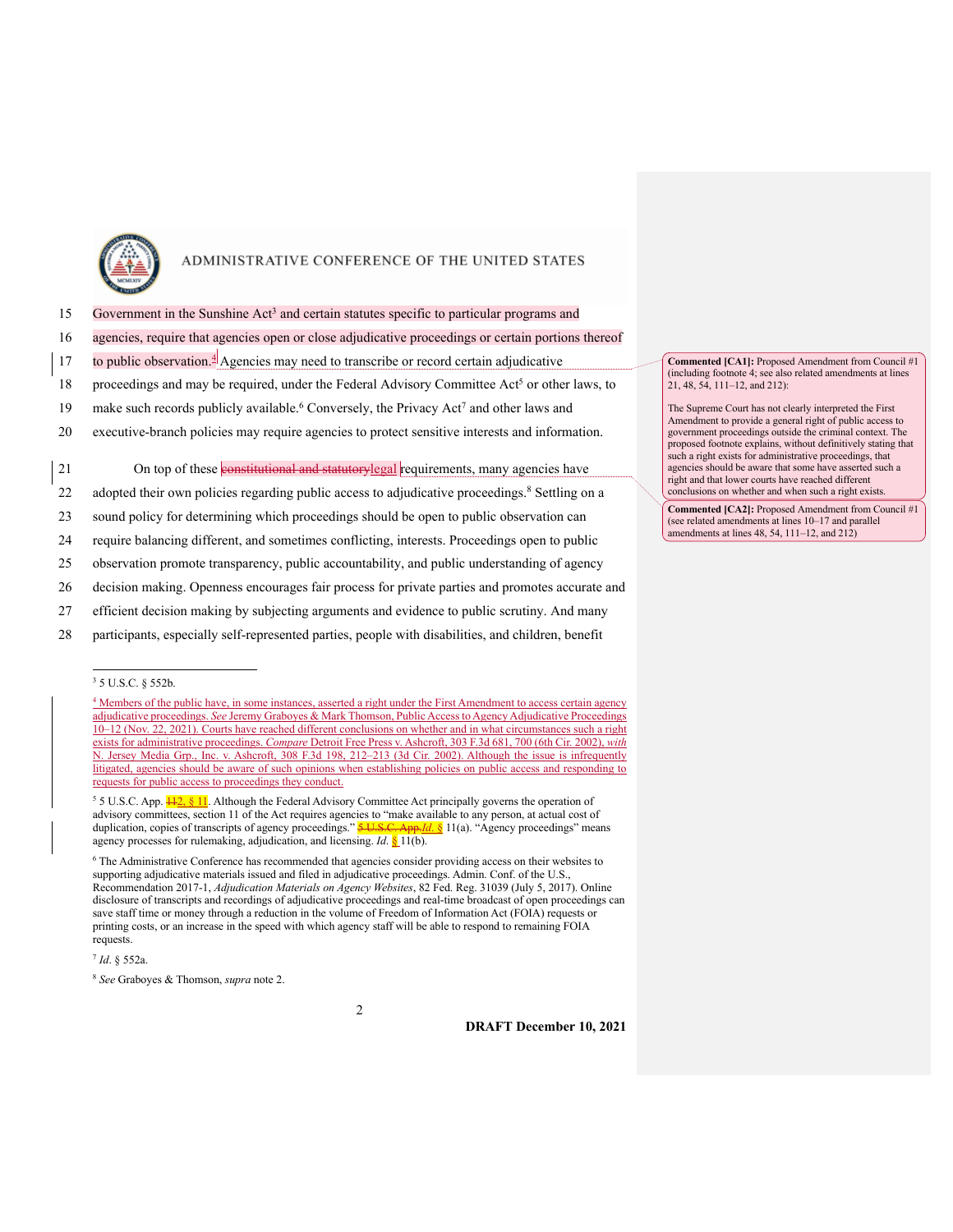

 from having a family member, friend, personal care attendant, case worker, or other supportive member of the public present at their proceedings.

 As with any legal proceeding, however, there can be drawbacks to opening adjudicative proceedings to the public. Many adjudications involve sensitive information that would be publicly disclosed in an open proceeding. Public disclosure of unverified information or unproven allegations may result in unwarranted reputational harm to private parties. Just as open proceedings allow family members and other supportive members of the public to accompany participants, they also allow in those who would intimidate or harass. Openness may also affect the dynamic of agency proceedings, leaving them vulnerable to disruption or leading them to become unduly adversarial or protracted. There can also be administrative costs associated with facilitating in-person or remote observation of adjudicative proceedings by members of the public, providing advance public notice of open proceedings, and providing access to transcripts and recordings of open proceedings. These costs may be warranted in some circumstances but not others.

 This Recommendation recognizes that agency adjudicative proceedings vary widely in their purpose, complexity, and governing law and the degree of public interest they attract. It also recognizes that not all agencies can bring the same resources to bear in addressing public access to their adjudicative proceedings. In offering these best practices, the Administrative Conference encourages agencies to develop policies that, in addition to complying with all relevant constitutional and statutorylegal requirements for public access, recognize the benefits of public access for members of the public, private parties, agencies, and other participants and account for 50 any countervailing interests, such as privacy and confidentiality.

#### **RECOMMENDATION**

#### **Policies for Public Access to Agency Adjudicative Proceedings**

1. Agencies should promulgate and publish procedural regulations governing public access

to their adjudicative proceedings in the *Federal Register* and codify them in the *Code of* 

**Commented [CA3]:** Proposed Amendment from Council #1 (see related amendments at lines 10–17 and parallel amendments at lines 21, 54,  $111-12$ , and  $212$ )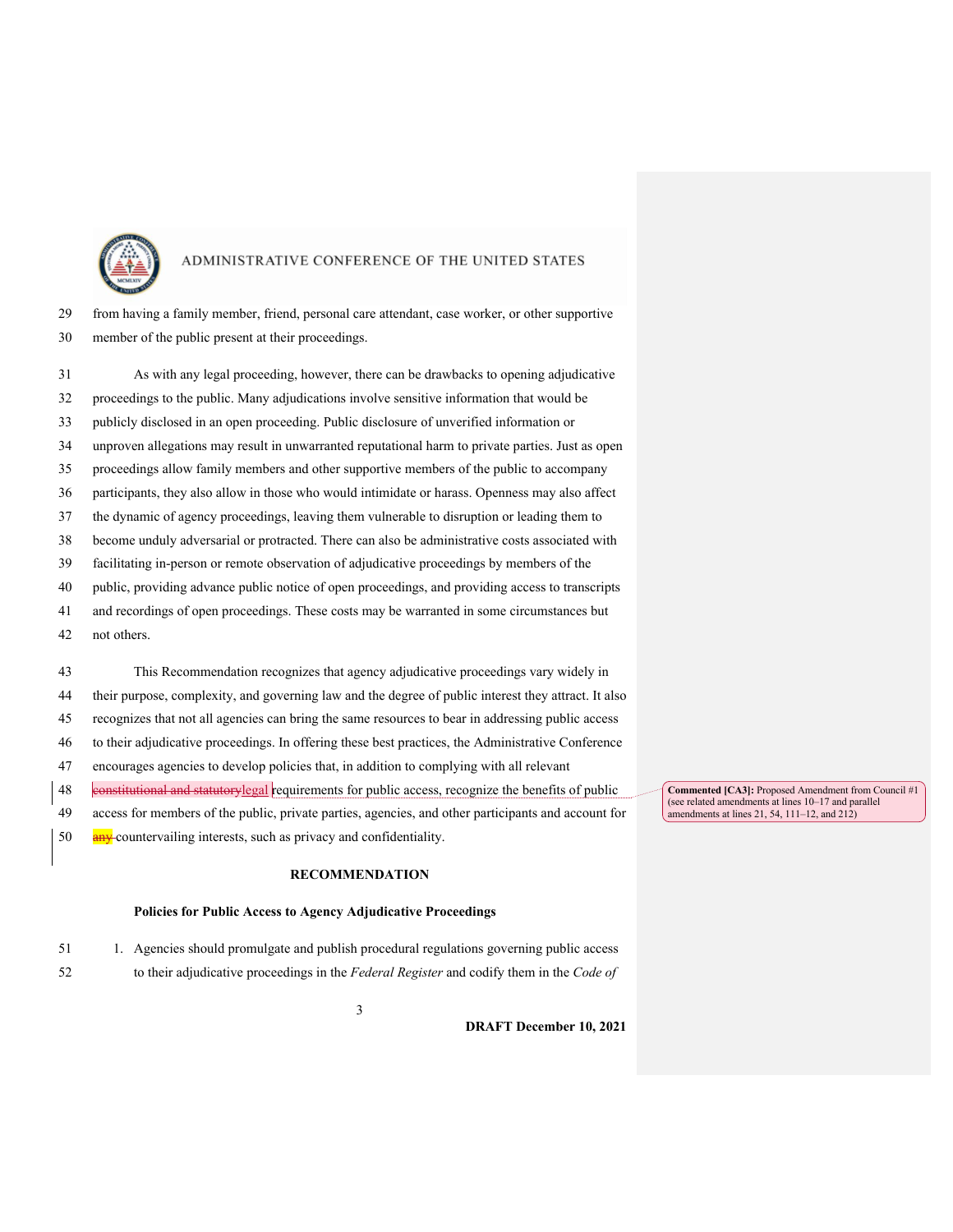

| 53 |    | Federal Regulations. In formulating these regulations, agencies, in addition to adhering           |
|----|----|----------------------------------------------------------------------------------------------------|
| 54 |    | to any <b>constitutional or statutorylegal</b> requirements for public access, should consider the |
| 55 |    | benefits of public access and countervailing interests, such as privacy and confidentiality,       |
| 56 |    | as elaborated in Paragraph 6. These regulations should include the following:                      |
| 57 |    | a. A list of proceedings that should be categorically or presumptively open or                     |
| 58 |    | closed, and standards for determining when adjudicators may or must depart from                    |
| 59 |    | such presumption in individual cases (see Paragraphs 5-7);                                         |
| 60 |    | b. The manners in which members of the public can observe open proceedings, for                    |
| 61 |    | example by attending in person (e.g., at an agency hearing room) or by remote                      |
| 62 |    | means (e.g., online or by telephone) (see Paragraphs 8-14);                                        |
| 63 |    | c. Requirements, if any, for advance public notice of proceedings, whether open or                 |
| 64 |    | closed (see Paragraphs $11-14$ ); and                                                              |
| 65 |    | d. The public availability of and means of accessing transcripts and audio and video               |
| 66 |    | recordings of proceedings (see Paragraphs 15-17).                                                  |
| 67 |    | 2. In conjunction with such regulations, agencies should develop guidelines that set forth, in     |
| 68 |    | plain language, the following information for proceedings that are open to the public:             |
| 69 | a. | The manner in which agencies will communicate the schedule of upcoming                             |
| 70 |    | proceedings to the public;                                                                         |
| 71 |    | b. The location at and manner in which members of the public can observe                           |
| 72 |    | proceedings;                                                                                       |
| 73 |    | c. The registration process, if any, required for members of the public to observe                 |
| 74 |    | proceedings and how they should register;                                                          |
| 75 |    | d. The agency official whom members of the public should contact if they have                      |
| 76 |    | questions about observing proceedings;                                                             |
| 77 |    | e. Any instructions for accessing agency or non-agency facilities where proceedings                |
| 78 |    | are held:                                                                                          |
| 79 | f. | Any requirements for conduct by public observers (e.g., regarding the possession                   |
| 80 |    | and use of electronic devices);                                                                    |
| 81 |    | g. Any protocols for facilitating media coverage; and                                              |

**Commented [CA4]:** Proposed Amendment from Council #1 (see related amendments at lines 10–17 and parallel amendments at lines 21, 48, 111–12, and 212)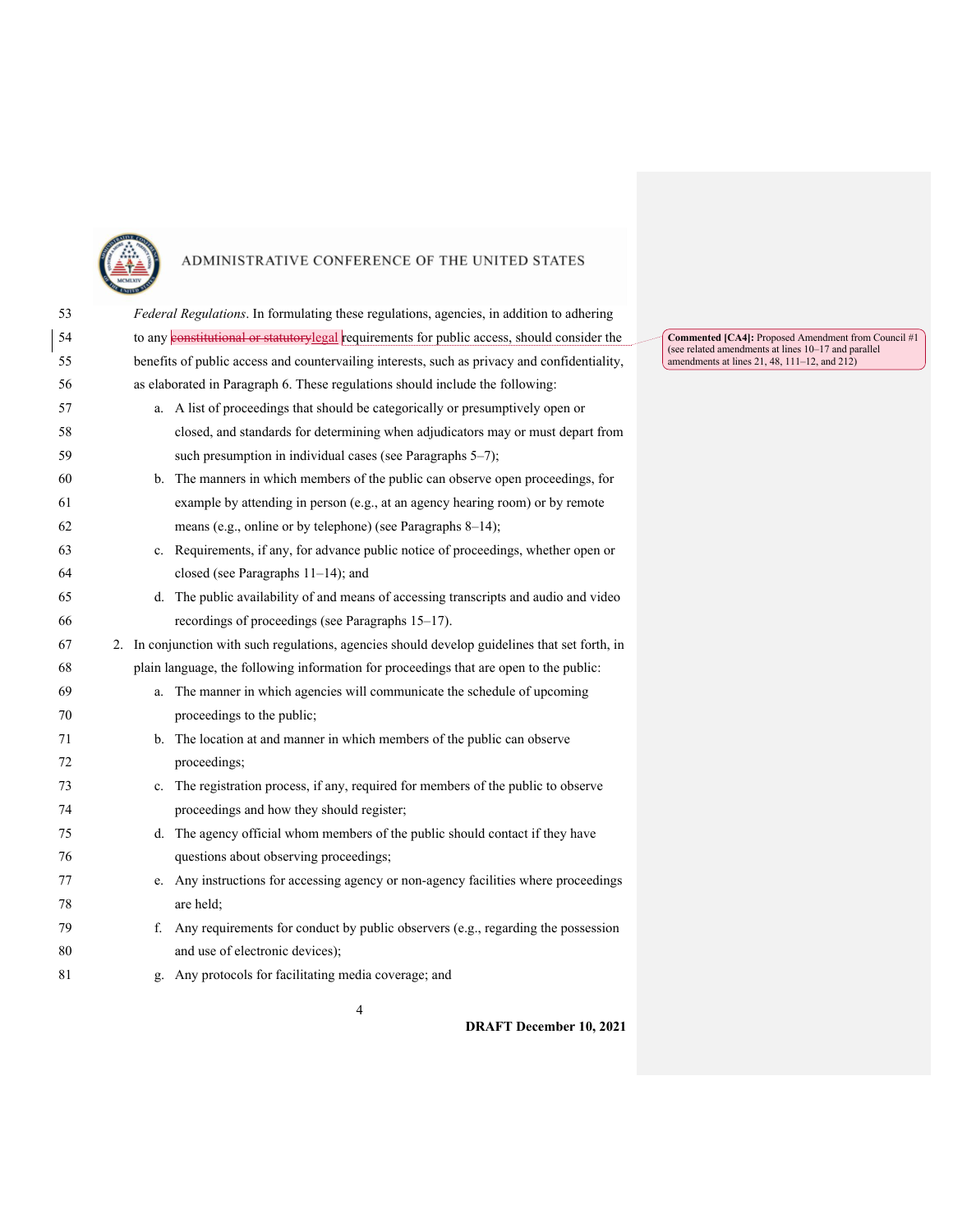

| 82 | h. Any policies for managing proceedings that attract high levels of public interest.      |
|----|--------------------------------------------------------------------------------------------|
| 83 | 3. Agencies should also consider whether presumptively closed proceedings may be open to   |
| 84 | select members of the public, such as family members or caregivers, and, if so, develop    |
| 85 | guidelines for such situations that address, as relevant, the information in Paragraph 2.  |
| 86 | 4. Agencies should post the regulations described in Paragraph 1, the guidelines described |
| 87 | in Paragraphs 2 and 3, and any other information about public access to adjudicative       |
| 88 | proceedings, in an appropriate location on their websites.                                 |

## **Standards and Procedures for Determining Which Adjudicative Proceedings Are Open or Closed**

5

| 89  | 5. | Agencies ordinarily should adopt the presumptionpresume that evidentiary hearings and       |
|-----|----|---------------------------------------------------------------------------------------------|
| 90  |    | appellate proceedings (including oral arguments) are open to public observation. Such       |
| 91  |    | proceedings and may be closed, in whole or in part, only to the extent consistent with      |
| 92  |    | applicable law and if there is substantial justification to do so. the First Amendment and  |
| 93  |    | other potential constitutional and statutory bases for requiring open proceedings, and only |
| 94  |    | to the extent necessary to protect compelling interests such as:Substantial justification   |
| 95  |    | may exist, for example, when the need to protect one or more of the following interests     |
| 96  |    | can reasonably be considered to outweigh the public interest in openness:                   |
| 97  |    | National security;<br>a.                                                                    |
| 98  |    | Law enforcement interests;<br>b.                                                            |
| 99  |    | Confidentiality of sensitive business information;<br>c.                                    |
| 100 |    | Especially sensitive $p$ Personal privacy interests;<br>d.                                  |
| 101 |    | The interests of minors and juveniles; and<br>e.                                            |
| 102 |    | Other interests protected by statute or regulation.<br>f.                                   |
| 103 |    | In some programs, it may be that the need to protect one or more of these interests or      |
| 104 |    | categories of information will ordinarily outweigh the public interest in open              |
| 105 |    | proceedings. For such programs, agencies may presume that all parts of proceedings will     |
| 106 |    | be closed to public observation while retaining the ability to open these proceedings, in   |
| 107 |    | whole or in part, in particular cases or to particular individuals.                         |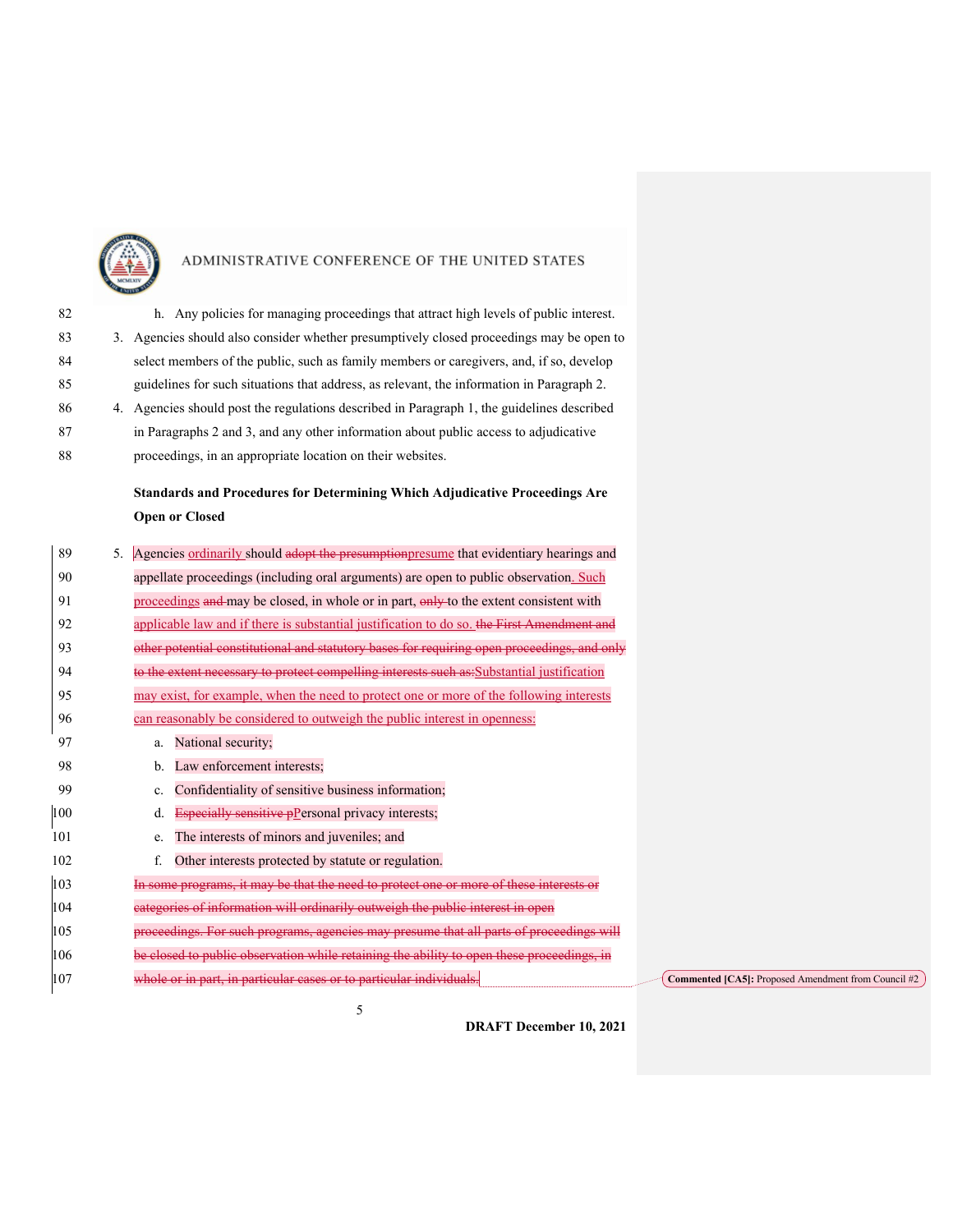

| 108 |            | 6. Agencies should consider whether types of adjudicative proceedings other than           |  |
|-----|------------|--------------------------------------------------------------------------------------------|--|
| 109 |            | evidentiary hearings and appellate proceedings (such as investigatory hearings and         |  |
| 110 |            | prehearing conferences), which are typically closed, should be open to public              |  |
| 111 |            | observation. In doing so, agencies, in addition to adhering to any constitutional or       |  |
| 112 |            | statutorylegal requirements for public access, should consider, at a minimum, the          |  |
| 113 | following: |                                                                                            |  |
| 114 |            | a. Whether public access would promote important policy objectives such as                 |  |
| 115 |            | transparency, fairness to parties, accurate and efficient development of records for       |  |
| 116 |            | decisionmaking, or public participation in agency decision making;                         |  |
| 117 |            | b. Whether public access would impede important policy objectives such as                  |  |
| 118 |            | encouraging candor, achieving consensus, deciding cases and resolving disputes             |  |
| 119 |            | in an efficient manner, preventing intimidation or harassment of participants,             |  |
| 120 |            | avoiding unwarranted reputational harm to participants, or protecting national             |  |
| 121 |            | security, law enforcement, confidentiality of sensitive business information,              |  |
| 122 |            | especially sensitive personal privacy interests, the interests of minors and               |  |
| 123 |            | juveniles, and other similarly compelling interests;                                       |  |
| 124 |            | c. Whether such proceedings or the broader adjudication process of which the               |  |
| 125 |            | proceeding at issue is a part typically include opportunities for public access;           |  |
| 126 |            | d. Whether there is often public interest in observing such proceedings; and               |  |
| 127 | e.         | Whether matters to be discussed at such proceedings ordinarily involve issues of           |  |
| 128 |            | broad public interest or the interests of persons beyond the parties.                      |  |
| 129 |            | 7. Agencies should consider adopting processes for departing from or considering requests  |  |
| 130 |            | to depart from a presumption of open or closed proceedings in particular cases. Agencies   |  |
| 131 |            | should consider addressing the following topics in the procedural regulations described in |  |
| 132 |            | Paragraph 1:                                                                               |  |
| 133 |            | a. How parties to a case can request that proceedings that are presumptively open to       |  |
| 134 |            | public observation be closed or that proceedings that are presumptively closed to          |  |
| 135 |            | public observation be open to particular individuals or the general public;                |  |
| 136 |            | b. How non-parties to a case can request access, for themselves or the general             |  |

**Commented [CA6]:** Proposed Amendment from Council #1<br>(see related amendments at lines 10–17 and parallel<br>amendments at lines 21, 48, 54, and 212)

**Commented [CA7]:** Proposed Amendment from Council #3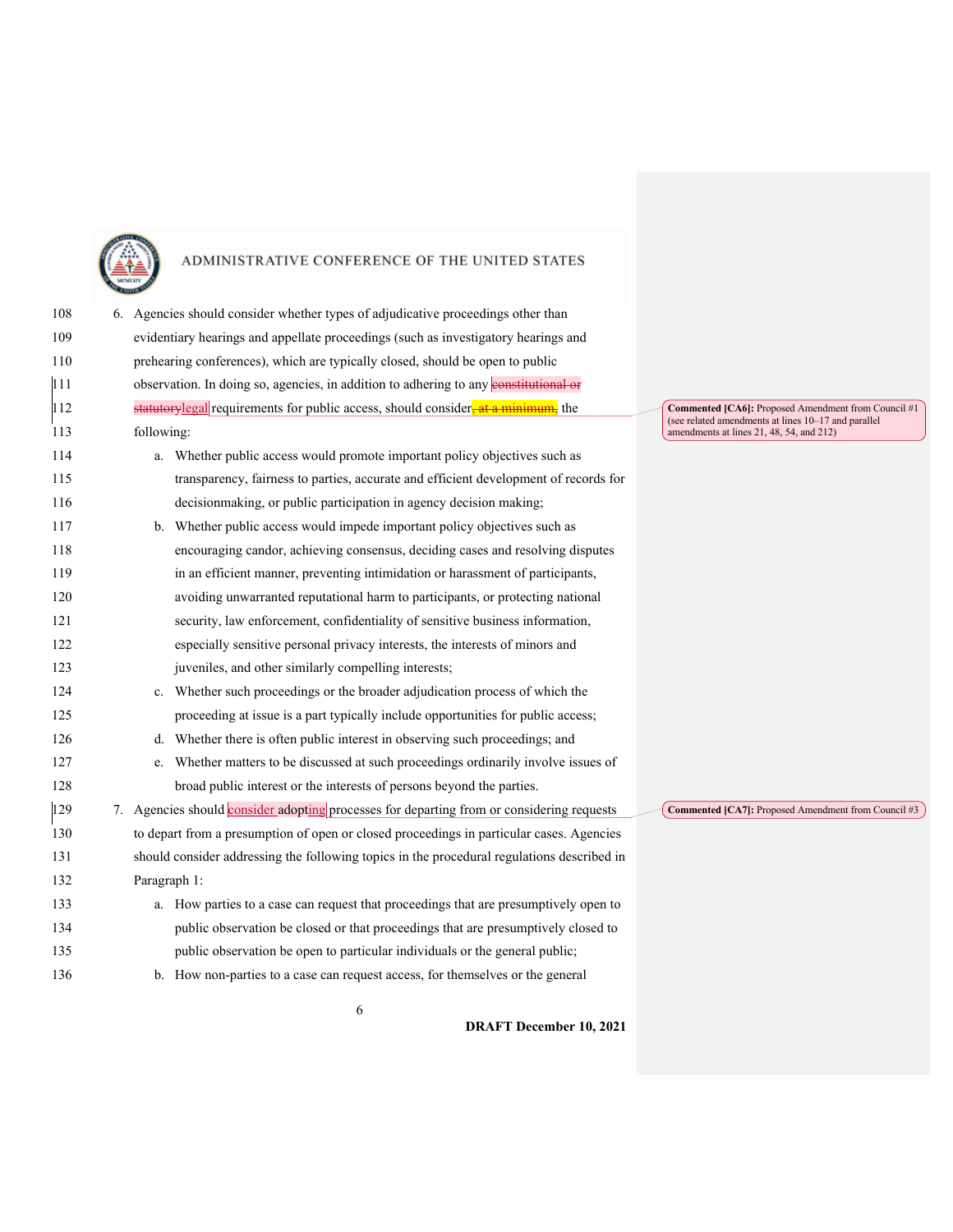

| 137 | public, to proceedings that are presumptively closed to public observation;                |
|-----|--------------------------------------------------------------------------------------------|
| 138 | c. How parties and non-parties can respond or object to requests regarding public          |
| 139 | access made in subparagraphs (a) or (b);                                                   |
| 140 | d. Under what circumstances adjudicators or other agency officials can, on their own       |
| 141 | motion, close proceedings that are presumptively open to public observation or             |
| 142 | open proceedings that are presumptively closed to public observation;                      |
| 143 | e. Whether and how adjudicators or other agency officials must document and notify         |
| 144 | participants about decisions regarding public access; and                                  |
| 145 | Who, if anyone, can appeal decisions regarding public access and, if so, when, to<br>f.    |
| 146 | whom, and how they may do so.                                                              |
|     | <b>Manner of Public Observation of Open Adjudicative Proceedings</b>                       |
|     |                                                                                            |
| 147 | 8. When adjudicators conduct open proceedings in public hearing rooms, members of the      |
| 148 | public should have the opportunity to observe the proceedings from the rooms in which      |
| 149 | they are conducted, subject to reasonable security protocols, resource and space           |
| 150 | constraints, and concerns about disruptions.                                               |
| 151 | 9. Agencies should provide all or select members of the public, such as family members or  |
| 152 | caregivers, the opportunity to observe open adjudicative proceedings remotely. Agencies    |
| 153 | should provide remote access in a way that is appropriate for a particular proceeding,     |
| 154 | such as by providing a dial-in number to select members of the public, such as family      |
| 155 | members or caregivers, on request or by livestreaming audio or video of the proceedings    |
| 156 | to the general public online. Agencies should structure remote access in a way that avoids |
| 157 | disruptions, such as by ensuring that public observers cannot unmute themselves or use     |
| 158 | chat, screen-sharing, document-annotation, file-sharing functions common in internet-      |
| 159 | based videoconferencing software. Agencies should be aware that members of the publie,     |
| 160 | including the press, may choose to record and disseminate audio or video transmissions     |
| 161 | in whole or in part regardless of the rules that may apply in physical hearing rooms.      |
| 162 | 10. Agencies should consider whether interested members of the public are likely to        |

163 encounter any barriers to accessing open adjudicative proceedings and, if so, take steps to

**DRAFT December 10, 2021**

**Commented [CA8]:** Proposed Amendment from Council #4 (see parallel amendment at lines 154–55):

As written, it is unclear to whom "select members of the public" refers. If "select members of the public" is intended to have the same meaning as in Paragraph 3, the Council recommends restating the appositive ("such as family members or caregivers") that follows the phrase in that paragraph.

**Commented [CA9]:** Proposed Amendment from Council #4 (see parallel amendment at lines 151–52)

**Commented [CA10]:** Proposed Amendment from Council Amendment #5:

The Council presumes that this sentence is not intended to state that third-party recording is permissible, but rather only to state a predicative fact as to what members of the public may do when accessing proceedings remotely. If that's the case, the sentence is not a recommendation, consist with ACUS practice, should not appear as one. (If the Committee did intend to state that recording is permissible, it would ask the Committee to explain the legal basis of the statement.)

7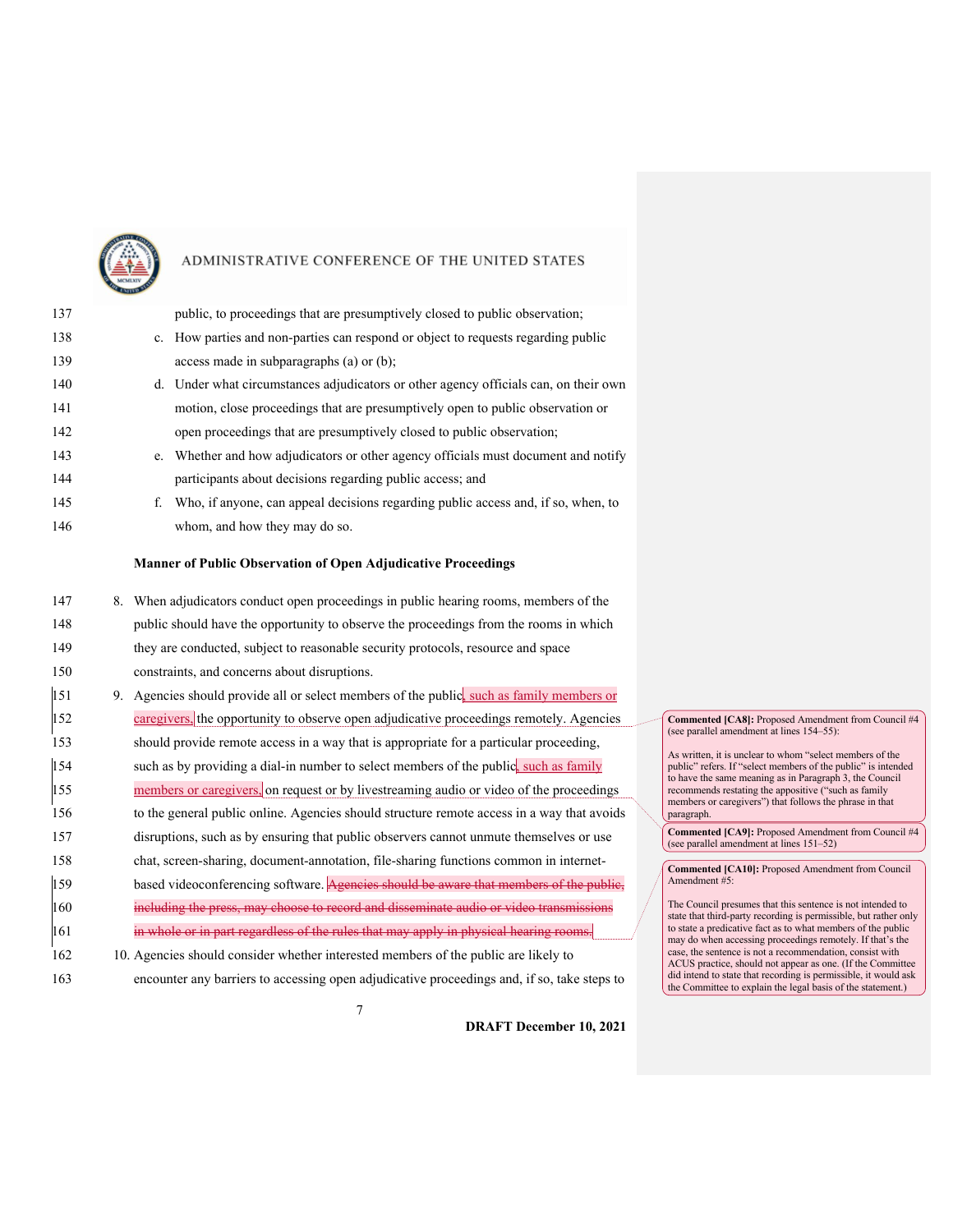

| 164 | remedy them. For example, measures may be needed to accommodate people with                |
|-----|--------------------------------------------------------------------------------------------|
| 165 | disabilities, people for whom it may be difficult to make arrangements to travel to        |
| 166 | locations where proceedings are conducted, and people who do not have access to            |
| 167 | electronic devices or private internet services necessary to observe proceedings remotely. |
| 168 | Agencies may also need to adjust security protocols at the facilities where proceedings    |
| 169 | are conducted to facilitate in-person attendance while still accounting for reasonable     |
| 170 | security needs.                                                                            |

#### **Advance Public Notice of Adjudicative Proceedings**

| 171 | 11. Agencies should provide advance public notice of open adjudicative proceedings and     |
|-----|--------------------------------------------------------------------------------------------|
| 172 | consider whether to provide advance public notice of closed proceedings, so that the       |
| 173 | public is aware of such proceedings and can request access to them as specified in         |
| 174 | Paragraph 7(b). Agencies that determine that advance public notice would be beneficial     |
| 175 | should consider (a) the best places and publications for providing such notice, (b) the    |
| 176 | information provided in the notice, and (c) the timing of the notice. Agencies that        |
| 177 | regularly conduct open proceedings should also consider maintaining a schedule of and      |
| 178 | information about upcoming proceedings in an appropriate location on their websites.       |
| 179 | 12. To determine the best places and publications for providing advance public notice of   |
| 180 | adjudicative proceedings, agencies should consider their needs and available resources     |
| 181 | and the individuals, communities, and organizations that are likely to be interested in or |
| 182 | affected by such proceedings. Places and publications where agencies might provide         |
| 183 | public notice of proceedings include:                                                      |
| 184 | a. The Federal Register;                                                                   |
| 185 | b. A press release, digest, newsletter, or blog post published by the agency;              |
| 186 | c. An agency events calendar;                                                              |
| 187 | Social media;<br>d.                                                                        |
| 188 | A newspaper or other media outlet that members of the public who may be<br>e.              |
| 189 | interested in observing the proceeding are likely to monitor;                              |
| 190 | A physical location that potentially interested members of the public are likely to<br>f.  |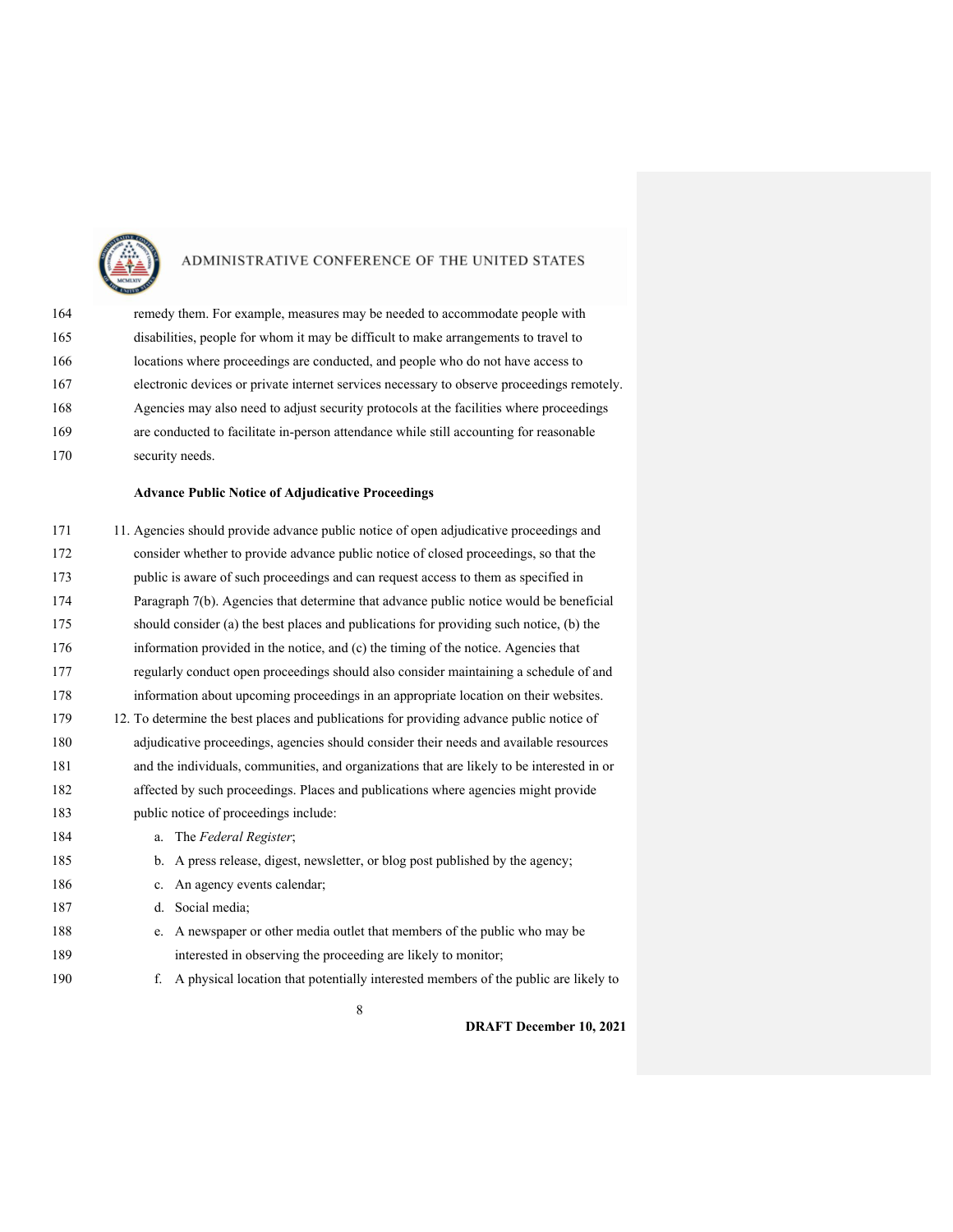

| 191 | see (e.g., a bulletin board at a jobsite or agency office);                                |
|-----|--------------------------------------------------------------------------------------------|
| 192 | g. An email sent to persons who have subscribed to a mailing list or otherwise opted       |
| 193 | to receive updates about a particular adjudication; and                                    |
| 194 | h. A communication sent directly to members of the public, communities, and                |
| 195 | organizations who may be interested in observing the proceeding.                           |
| 196 | 13. Agencies should include the following information in any public notice for an open     |
| 197 | adjudicative proceeding, as applicable:                                                    |
| 198 | The name and docket number or other identifying information for the proceeding;<br>a.      |
| 199 | b. The date and time of the proceeding;                                                    |
| 200 | c. The ways that members of the public can observe the proceeding, along with the          |
| 201 | directions, if any, for registering or requesting access to the proceeding and, for        |
| 202 | in-person observers, instructions for accessing the facility where the proceeding          |
| 203 | will take place, including any security or public health protocols and disability          |
| 204 | accommodations;                                                                            |
| 205 | d. A brief summary of the proceeding's purpose; and                                        |
| 206 | e. Contact information for a person who can answer questions about the proceeding.         |
| 207 | 14. Agencies should determine the appropriate timing for providing and updating public     |
| 208 | notice of adjudicative proceedings given the nature of their programs and the proceeding   |
| 209 | at issue. More advance notice may be warranted, for example, if significant public         |
| 210 | interest in an open proceeding is likely and interested members of the public will need to |
| 211 | travel to observe it in person.                                                            |
|     | <b>Public Access to Transcripts and Recordings of Adjudicative Proceedings</b>             |
|     |                                                                                            |
|     |                                                                                            |

| 212 | 15. Consistent with applicable <b>constitutional and statutorylegal</b> requirements and the |
|-----|----------------------------------------------------------------------------------------------|
| 213 | objectives identified in Paragraph 1, agencies should consider how they make transcripts     |
| 214 | and recordings of adjudicative proceedings available to interested members of the public.    |
| 215 | In addition to providing public access to such materials on their websites, an agency        |
| 216 | might also, as appropriate:                                                                  |
| 217 | Make transcripts and recordings available for public inspection in a reading room,<br>a.     |

**Commented [CA11]:** Proposed Amendment from Council #1 (see related amendments at lines 10–17 and parallel amendments at lines 21, 48, 54, and 111–12)